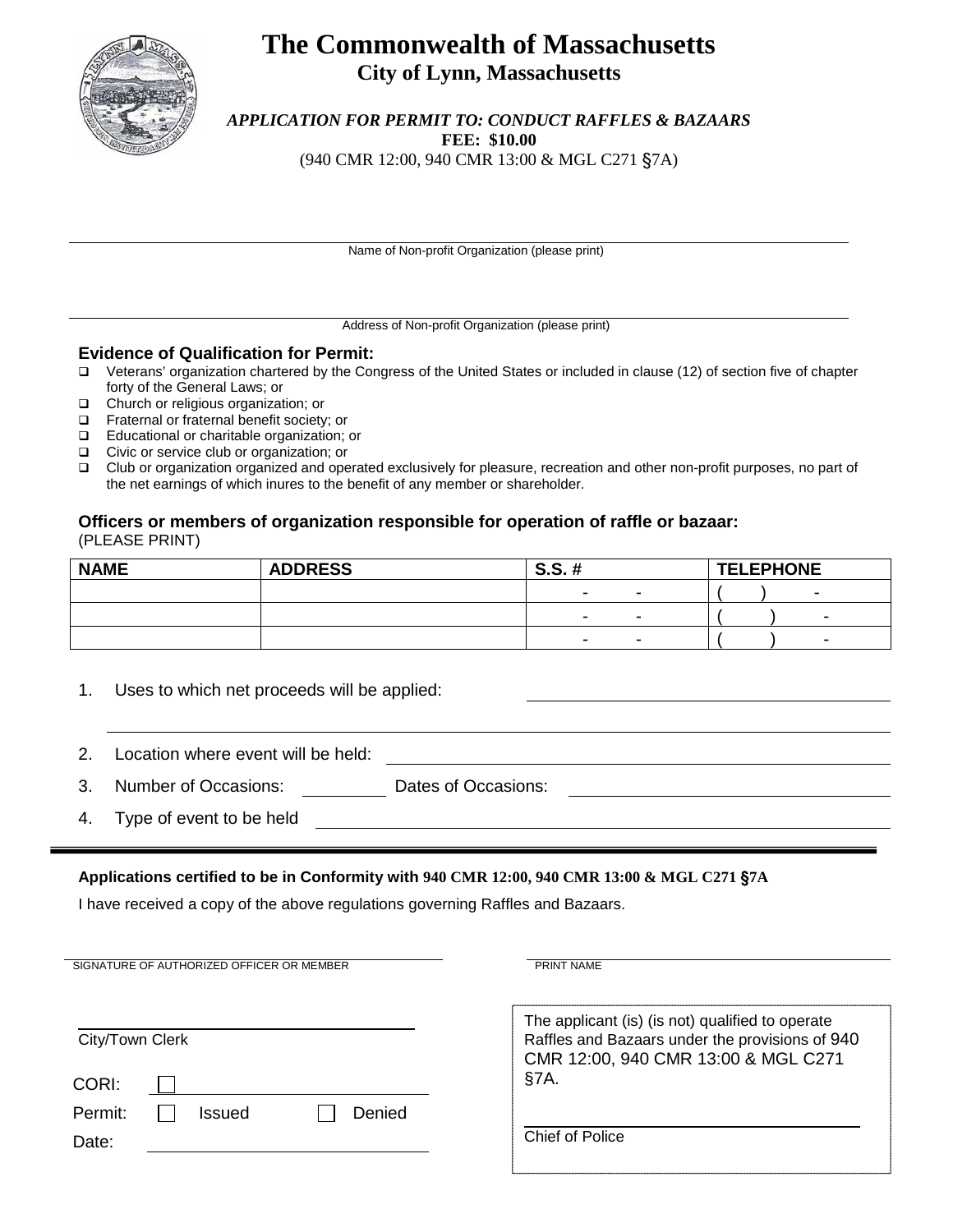## **INSTRUCTIONS FOR RAFFLE PERMIT**

All Organizations holding a "Raffle or Bazaar" in the City of Lynn must obtain a raffle permit.

### **Steps to complete for License**:

- 1. Complete Application
- 2. \$10.00 fee
- 3. No Committee approval
- *4.* Submit a CORI (*Criminal History Check per Police Chief K. Coppinger, 2010)*
- *5.* Raffle must be approved by Police Chief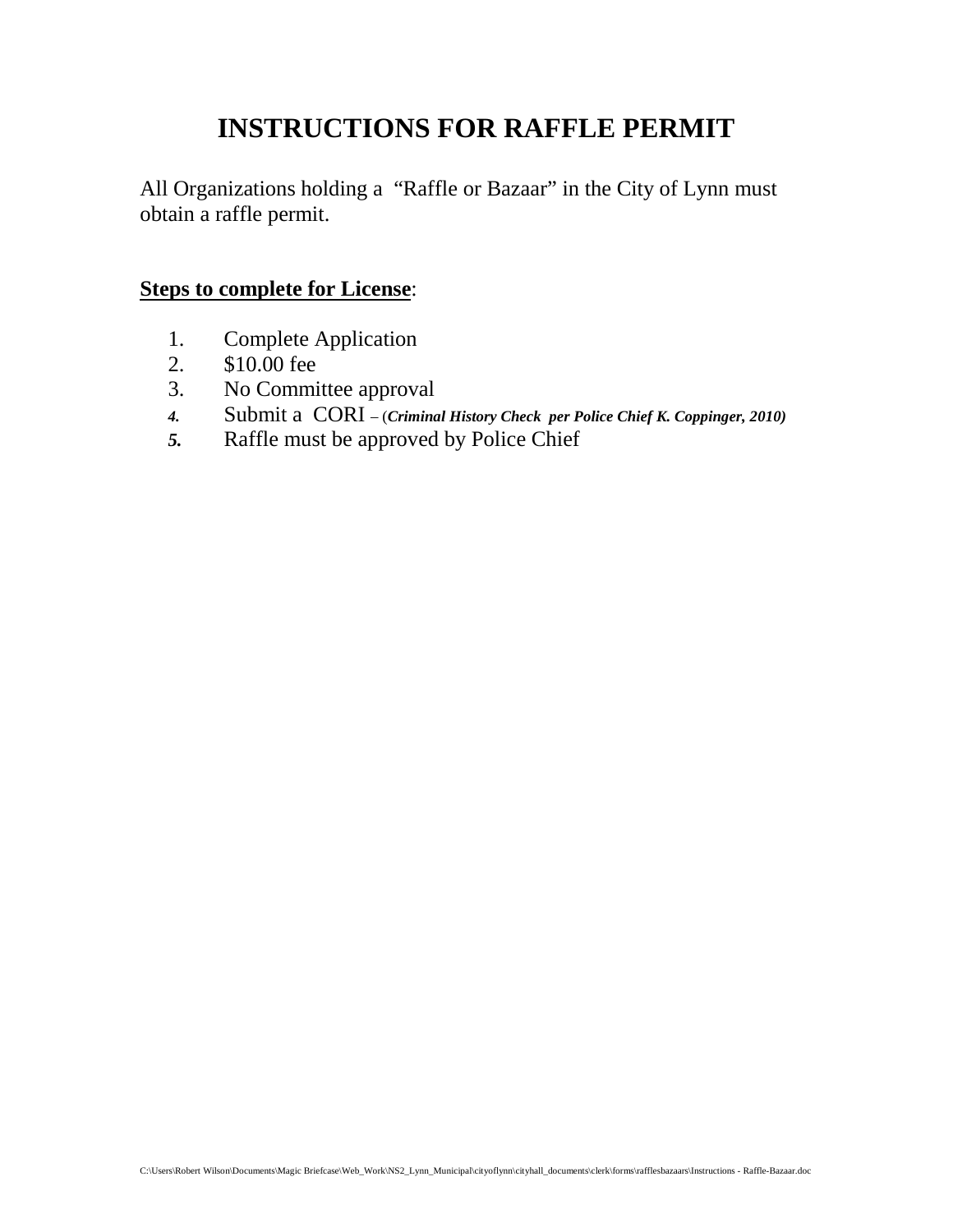# THE COMMONWEALTH OF  ${\rm MassACHUSETTS}$

### General Laws

### Raffles and bazaars; conduct by certain organizations

Section 7A. In this section the following words shall have the following meanings:

"Raffle", an arrangement for raising money by the sale of tickets, certain among which, as determined by chance after the sale, entitle the holders to prizes.

"Bazaar", a place maintained by the sponsoring organization for disposal by means of chance of one or both of the following types of prizes: (1) merchandise, of any value, (2) cash awards, not to exceed twenty-five dollars each.

Notwithstanding any other provisions of law, raffles and bazaars may be promoted, operated and conducted under permits issued in accordance with the provisions of this section.

No organization, society, church or club which conducts a raffle or bazaar under the provisions of this section shall be deemed to have set up and promoted a lottery and nothing in this chapter shall authorize the prosecution, arrest or conviction of any person connected with the operation of any such raffle or bazaar; provided, however, that nothing contained in this section shall be construed as permitting the game commonly known as "beano" or any similar game regardless of name.

No raffle or bazaar shall be promoted, operated or conducted by any person or organization, unless the same is sponsored and conducted exclusively by (a) a veterans' organization chartered by the Congress of the United States or included in clause (12) of section five of chapter forty of the General Laws; (b) a church or religious organization; (c) a fraternal or fraternal benefit society; (d) an educational or charitable organization; (e) a civic or service club or organization; and (f) clubs or organizations organized and operated exclusively for pleasure, recreation and other nonprofit purposes, no part of the net earnings of which inures to the benefit of any member or shareholder. Such organization shall have been organized and actively functioning as a nonprofit organization in the commonwealth for a period of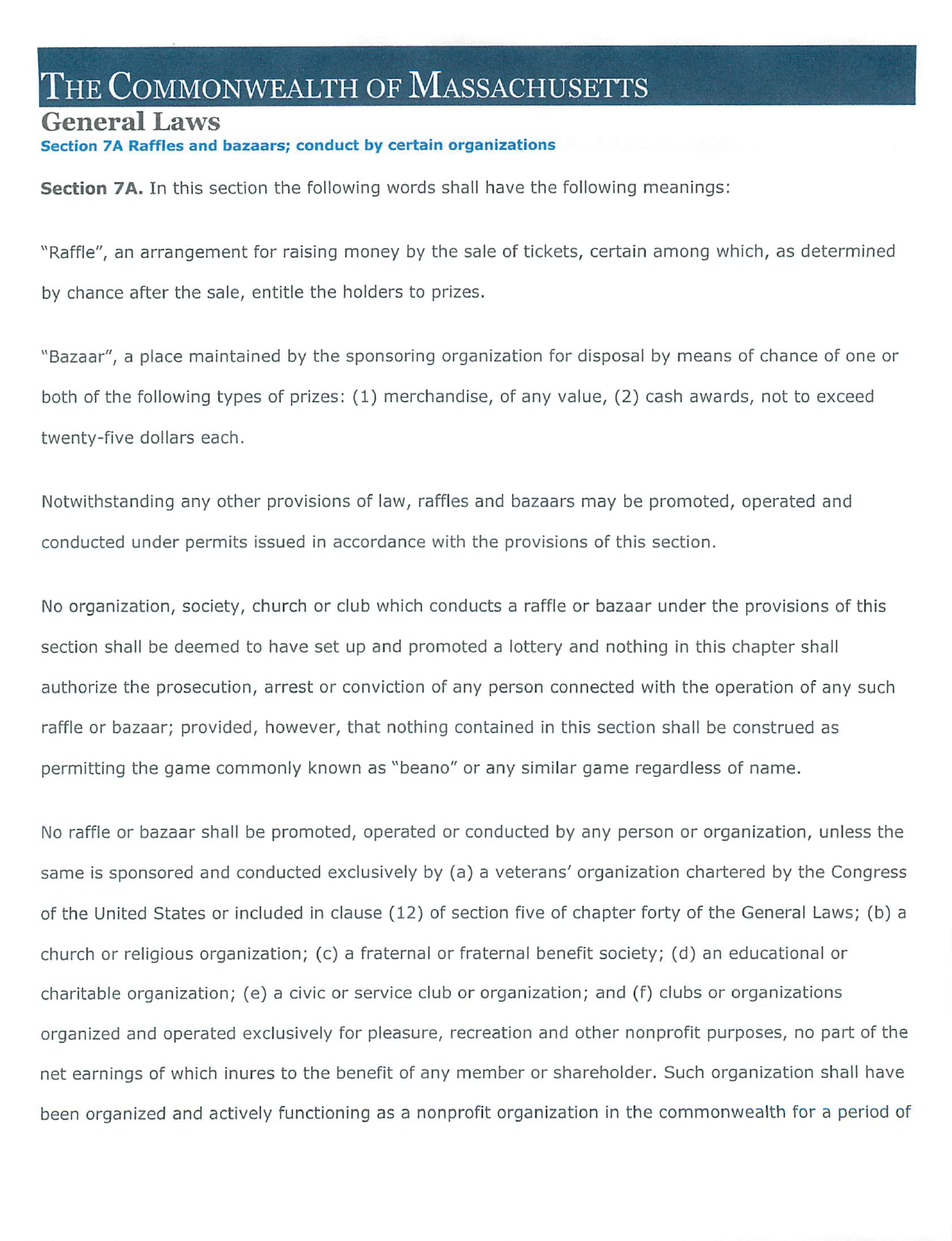not less than two years before it may apply for a permit. The promotion and operation of the raffle or bazaar shall be confined solely to the qualified members of the sponsoring organization and no such member shall receive remuneration in any form for time or effort devoted to the promotion or operation of such raffle or bazaar. All funds derived from any raffle or bazaar shall be used exclusively for the purposes stated in the application of the sponsoring organization which purposes shall be limited to educational, charitable, religious, fraternal or civic purposes or for veterans' benefits. An organization which meets the qualifications required by this section and which desires to conduct or operate a raffle or bazaar within the commonwealth shall apply for a permit to conduct raffles and bazaars from the clerk of the city or town in which the raffle will be drawn or the bazaar held. The application form shall be approved by the commissioner of public safety and shall include the name and address of the applicant, the evidence on which the applicant relies in order to qualify under this section, the names of three officers or members of the organization who shall be responsible for the operation of the raffle or bazaar, and the uses to which the net proceeds will be applied. Unless otherwise established in a town by town meeting action and in a city by city council action, and in a town with no town meeting by town council action, by adoption of appropriate by-laws and ordinances to set such fees, a fee of ten dollars shall accompany each such application and shall be retained by the city or town, but in no event shall any such fee be greater than fifty dollars. Upon receipt of such application, the clerk shall determine whether it is in conformity with this section. If the clerk so determines, he shall forward the application to the chief of police of the city or town, who shall determine whether the applicant is qualified to operate raffles and bazaars under this section. If the chief of police so determines, he shall endorse the application and return it to the clerk, who shall forthwith issue a permit, which shall be valid for one year from the date of its issuance. The clerk shall retain a copy of the application and shall send a copy to the commissioner of public safety. If there is any change in the facts set forth in the application for a permit subsequent to the making of such application, the applicant shall forthwith notify the authority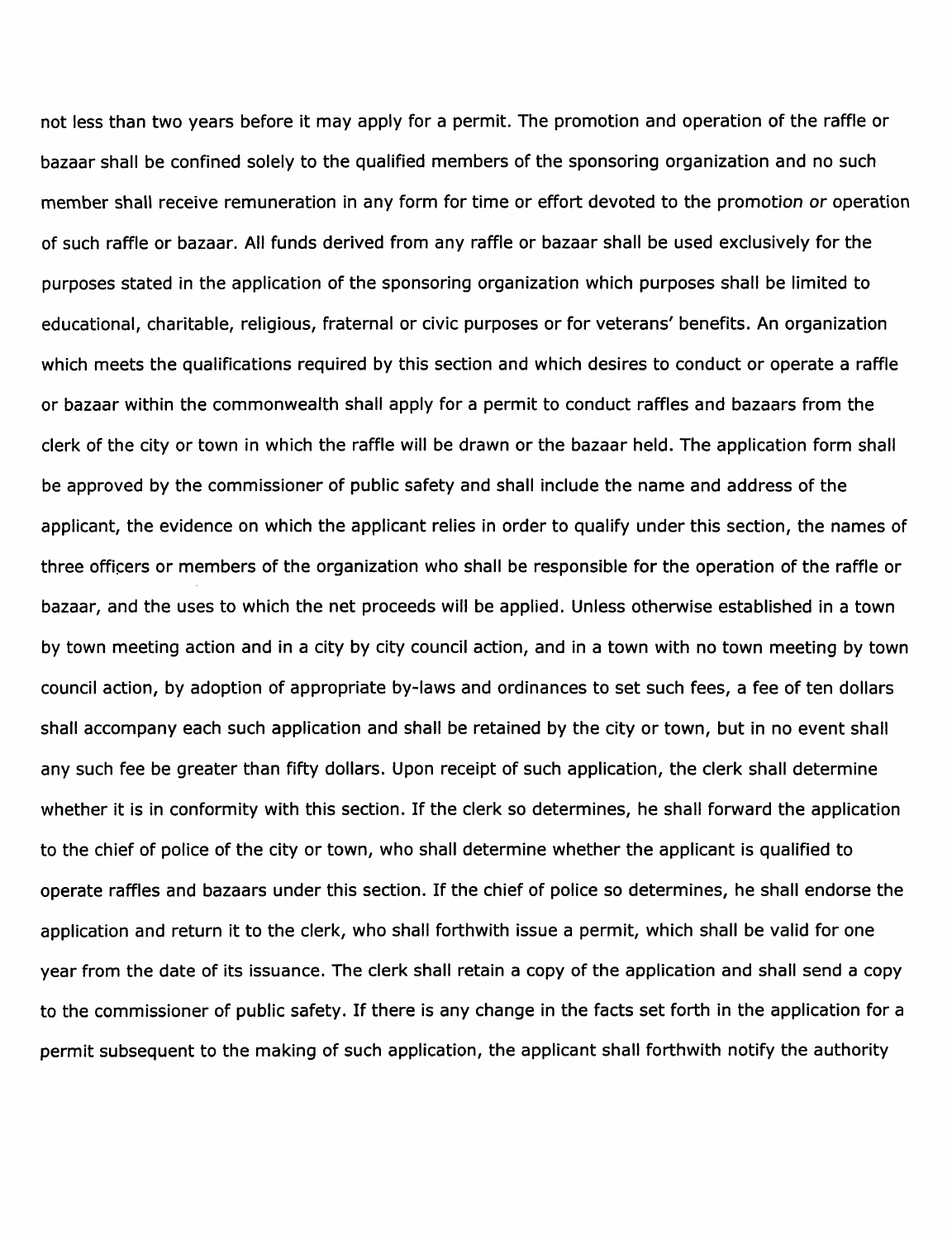granting such permit of such change, and such authority shall issue such permit if the applicant is qualified, or, if a permit has already been issued and the change in the facts set forth in the application disqualify the applicant revoke such permit. If an application is not acted upon within thirty days after it is submitted, or if the organization is refused a permit, or if a permit is revoked, any person named on the application may obtain judicial review of such refusal or revocation by filing within ten days of such refusal or revocation or within ten days of the expiration of such thirty day period a petition for review in the district court having jurisdiction in the city or town in which such application was filed. A justice of said court, after a hearing, may direct that such permit be issued, if he is satisfied that there was no reasonable ground for refusing such permit, and that the applicant was not prohibited by law from holding raffles or bazaars.

An organization issued a permit under this section shall within thirty days of the expiration of its permit submit a report on a form to be approved by the commissioner of public safety. Such form shall require information concerning the number of raffles and bazaars held, the amount of money received, the expenses connected with the raffle or bazaar, the names of the winners of prizes exceeding twenty-five dollars in value, the net proceeds of the raffles and bazaars, and the uses to which the net proceeds were applied. The organization shall maintain and keep such books and records as may be necessary to substantiate the particulars of such report, which books and records shall be preserved for at least one year from the date of such report and shall be available for inspection. Such report shall be certified to by the three persons designated in the permit application as being responsible for such raffle or bazaar and by an accountant. Two copies of said report shall be filed with city or town clerk. The clerk shall send one copy to the commissioner of public safety. Failure to file said report shall constitute sufficient grounds for refusal to renew a permit to conduct raffles or bazaars. The fee for renewal of such permit shall be ten dollars.

The authority granting any permit under this section shall immediately revoke the same for a violation of any provision of this section and shall not issue any permit to such permittee within three years from the date of such violation. Any person aggrieved by the action of such authority revoking such permit